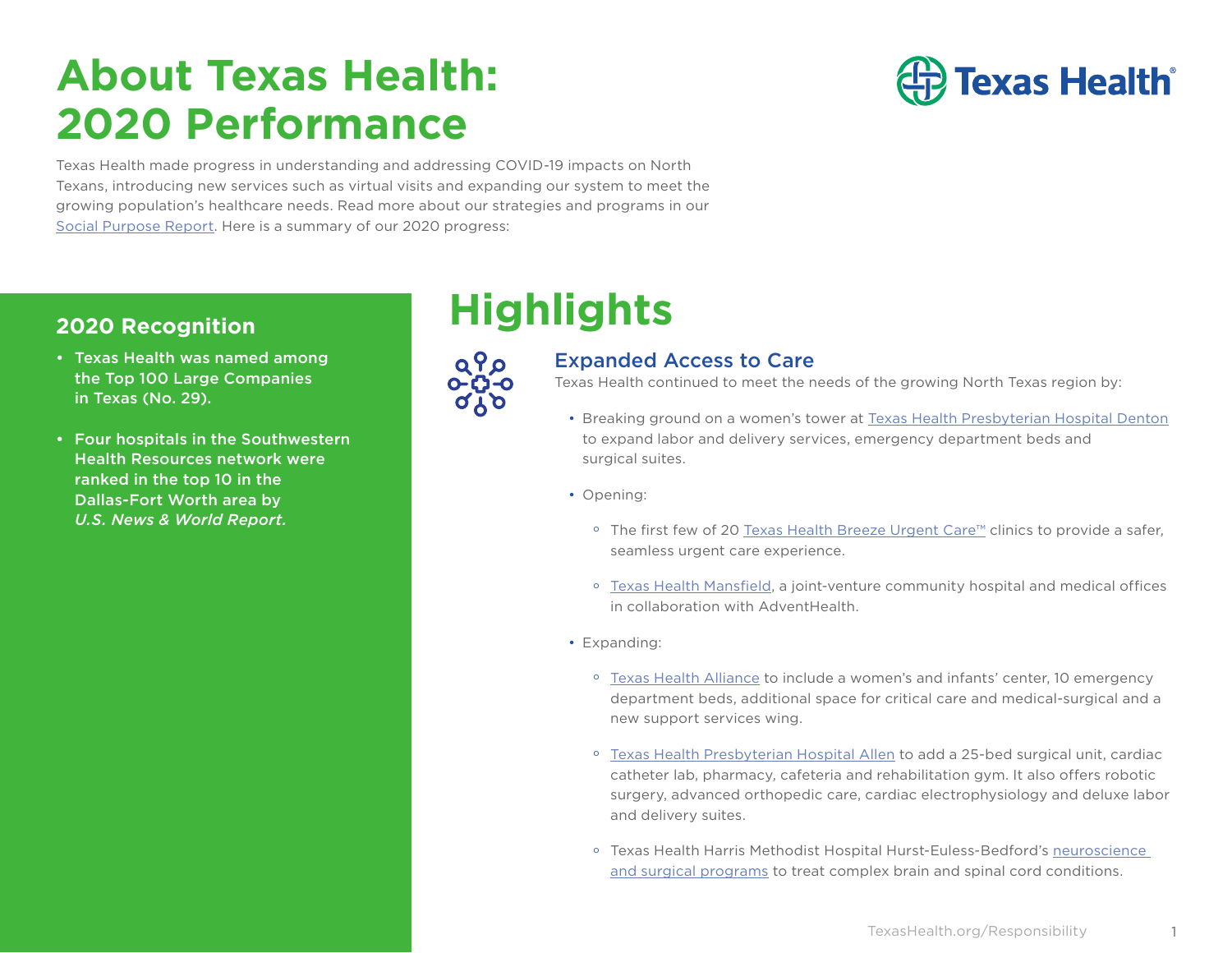# **Highlights**



## Saved Millions in Healthcare Costs

• Southwestern Health Resources' accountable care network, which serves 100,000 Medicare beneficiaries in North Texas, has saved almost \$120 million since 2017 while improving care quality.

## Funded COVID-19 Relief and Critical Health Programs

The needs throughout our health system did not go away as COVID-19 came to the forefront. Foundation donors continued to support the programs and services vital to our patients and their families by gifting nearly \$10 million in 2020. These gifts included:

- More than \$2.4 million for the [COVID-19 Response Fund.](https://www.texashealth.org/Foundation/COVID-19-Response-Fund)
- More than \$7.8 million for the COVID-19 Prevalence Study.
- More than \$850,000 for the Texas Health 365 Fund.
- Another \$674,651 during North Texas Giving Day (we ranked fifth in most funds raised out of 2,947 participating nonprofits).



## Facilitated Economic Growth

As the fourth-largest employer in North Texas, Texas Health generates significant economic growth in this region through jobs, construction, consulting and more. According to the Dallas Regional Chamber, the healthcare industry represents about 15% of the regional economy, or \$52 billion.